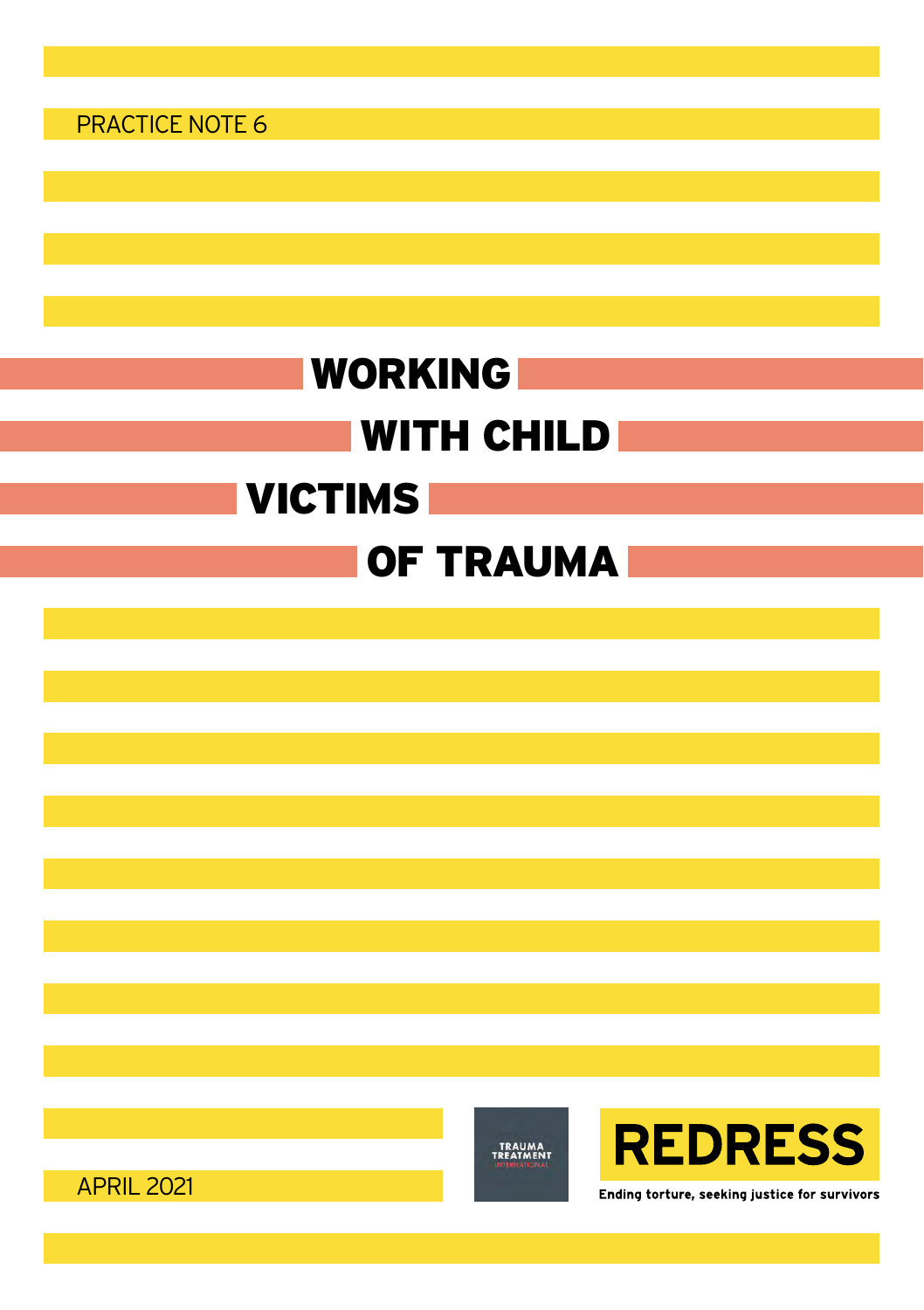**This practice note provides an overview of the psychological aspects of working with child victims of trauma in strategic litigation. It is designed to help inform civil society organisations and legal practitioners that work on human rights litigation and other forms of public interest litigation involving child victims of torture, sexual abuse or other forms of trauma.**

**Lawyers should only act in such cases with advice from a qualified expert. The note seeks to provide a starting point for lawyers in ensuring they have a basic understanding of the key psychological considerations in such cases, to assist them in instructing and working alongside such experts. It gives an overview of the psychological effects of torture, sexual abuse and other forms of trauma as they particularly relate to children, and their impact on children's memories. It also outlines important considerations when evidence is being taken from child victims of trauma and on obtaining medico-legal reports.**

**This guide is part of a series of** Practice Notes **designed to support holistic strategic litigation on behalf of torture survivors. It is aimed at lawyers, researchers, activists, and health professionals who assist torture survivors in the litigation process.**

REDRESS **would like to thank the** Matrix Causes Fund **and the** United Nations Voluntary Fund for Victims of Torture **for their generous support of this project. This publication was drafted by** Brock Chisholm **and** Anna Churcher Clarke **from T**rauma Treatment International **with editing by REDRESS. REDRESS bears sole responsibility for any errors in this practice note.**

TRAUMA<br>TREATMENT



**REDRESS** Ending torture, seeking justice for survivors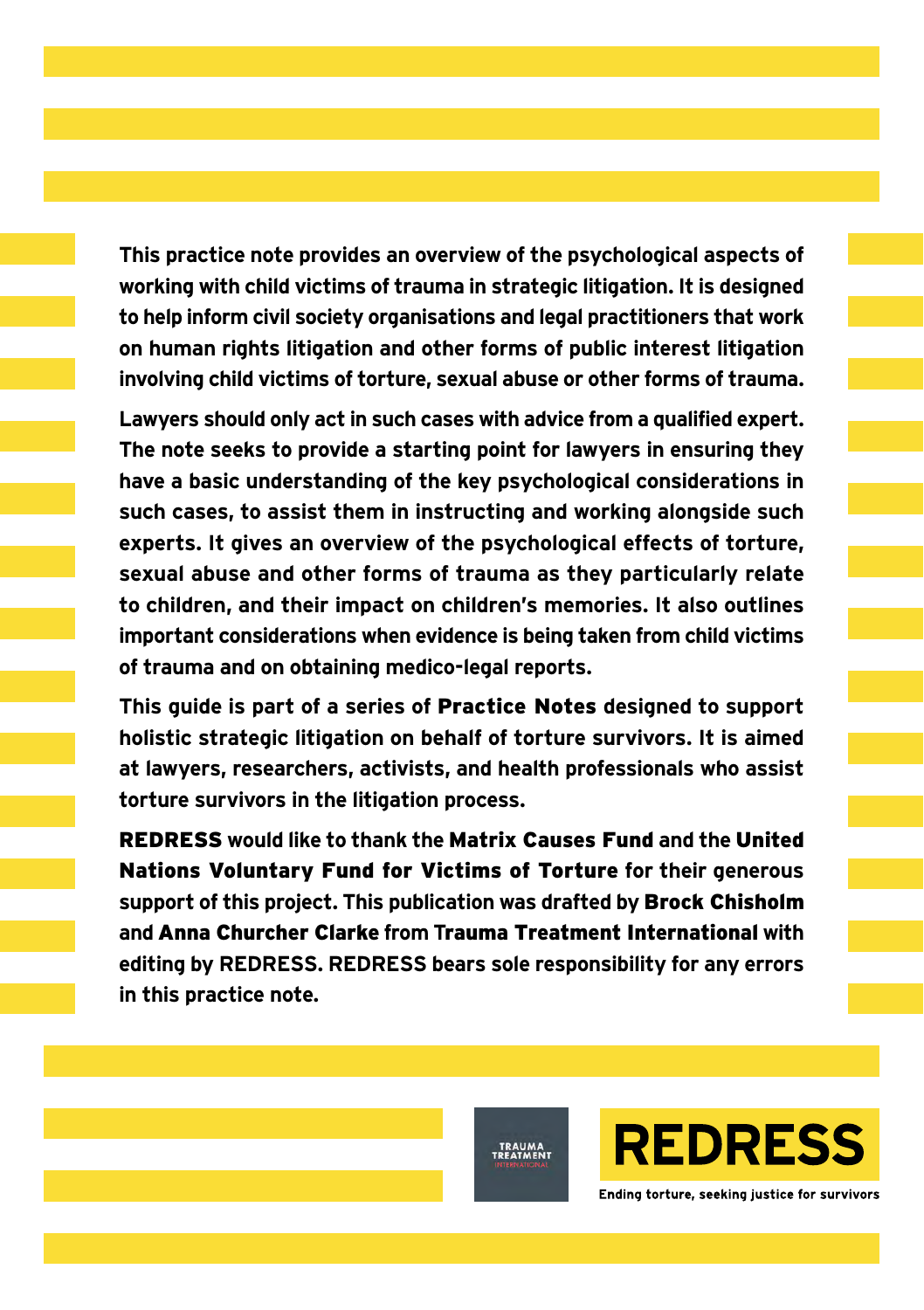# **CONTENTS**

| <b>INTRODUCTION</b>                   | 4 |
|---------------------------------------|---|
|                                       |   |
| <b>TRAUMA IN CHILDHOOD</b>            | 5 |
| Trauma and Brain Development          | 5 |
| The Human Stress Response             | 5 |
| Post-Traumatic Stress Disorder (PTSD) | 6 |
| The Impact of Trauma on Memory        |   |

| <b>TAKING WITNESS STATEMENTS FROM CHILD VICTIMS OF TRAUMA</b>                  | 9  |
|--------------------------------------------------------------------------------|----|
| Children as Vulnerable Witnesses                                               | 9  |
| Safeguards During Legal Proceedings to Achieve Best Evidence and Mitigate Harm | 10 |
| Sexual Violence by Peacekeepers in Haiti                                       | 11 |
| Questioning Children and Taking Witness Statements: The Barnahus Model         | 12 |
| Criminal Investigation in France for Sexual Violence against Children in CAR   | 14 |
|                                                                                |    |
| <b>MEDICO-LEGAL REPORTS</b>                                                    | 16 |
| The Role of the Expert                                                         | 16 |
| Providing Instructions to an Expert Witness                                    | 17 |
| Undertaking a Mental Health Assessment of a Child                              | 17 |
| The Structure of the Medico-Legal Report                                       | 18 |
|                                                                                |    |

### [FURTHER READING](#page-18-0) **19**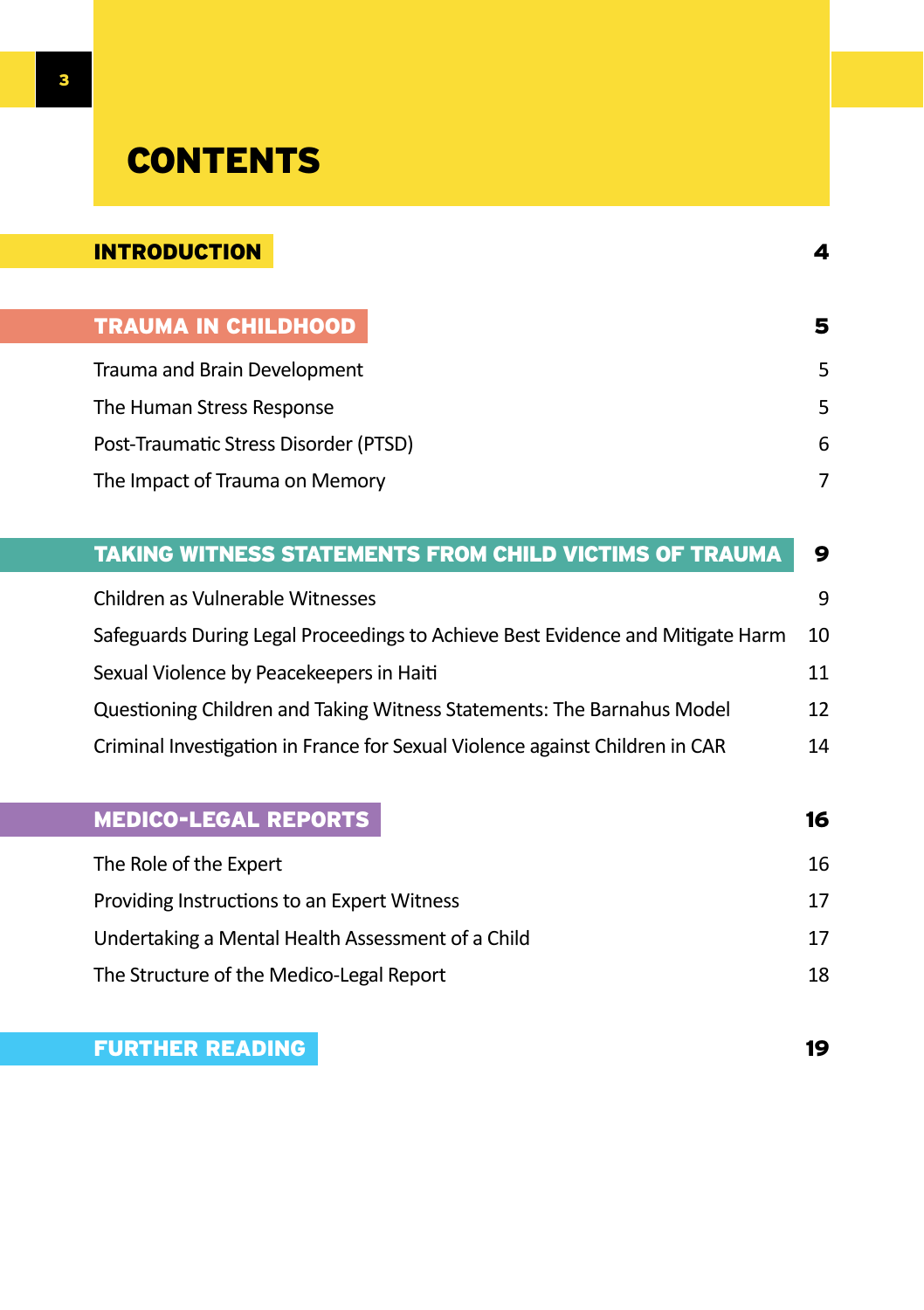## <span id="page-3-0"></span>INTRODUCTION

Working with child victims is an often necessary but complex part of strategic litigation. It requires an especially precautionary approach, with various checks and safeguards in place to ensure the best possible results from the process both in terms of the wellbeing of the child and the quality of the evidence to be obtained in interviewing them. All child witnesses are vulnerable witnesses; a child who has experienced a traumatic event or series of events should be considered additionally so and appropriate measures should be taken in all of their interactions pertaining to the case.

Lawyers should only act in such instances with advice from a qualified expert. This practice note seeks to provide a starting point for lawyers in ensuring they have a basic understanding of the key psychological considerations in such cases, to assist them in instructing and working alongside such experts.

It gives an overview of the psychological effects of torture, sexual abuse, and other forms of trauma as they particularly relate to children, including their effects on brain development, stress response, and memory. In doing so, it will clarify the necessity of certain protocols surrounding interactions with child victims of trauma.

Correspondingly, the note provides a guide on the aforementioned mitigative measures to be taken with child victims of trauma throughout legal proceedings, including during the preparation of the case, taking witness statements, and in court. Best practice for the questioning of child witnesses is briefly outlined in order to provide an idea of how an expert should conduct an interview.

Also covered is the role of an expert as it concerns the obtaining and presentation of evidence from a child witness. A section on how to provide instructions to them in an effective way and why it is important to do so is included, as well as what to expect from a medico-legal report.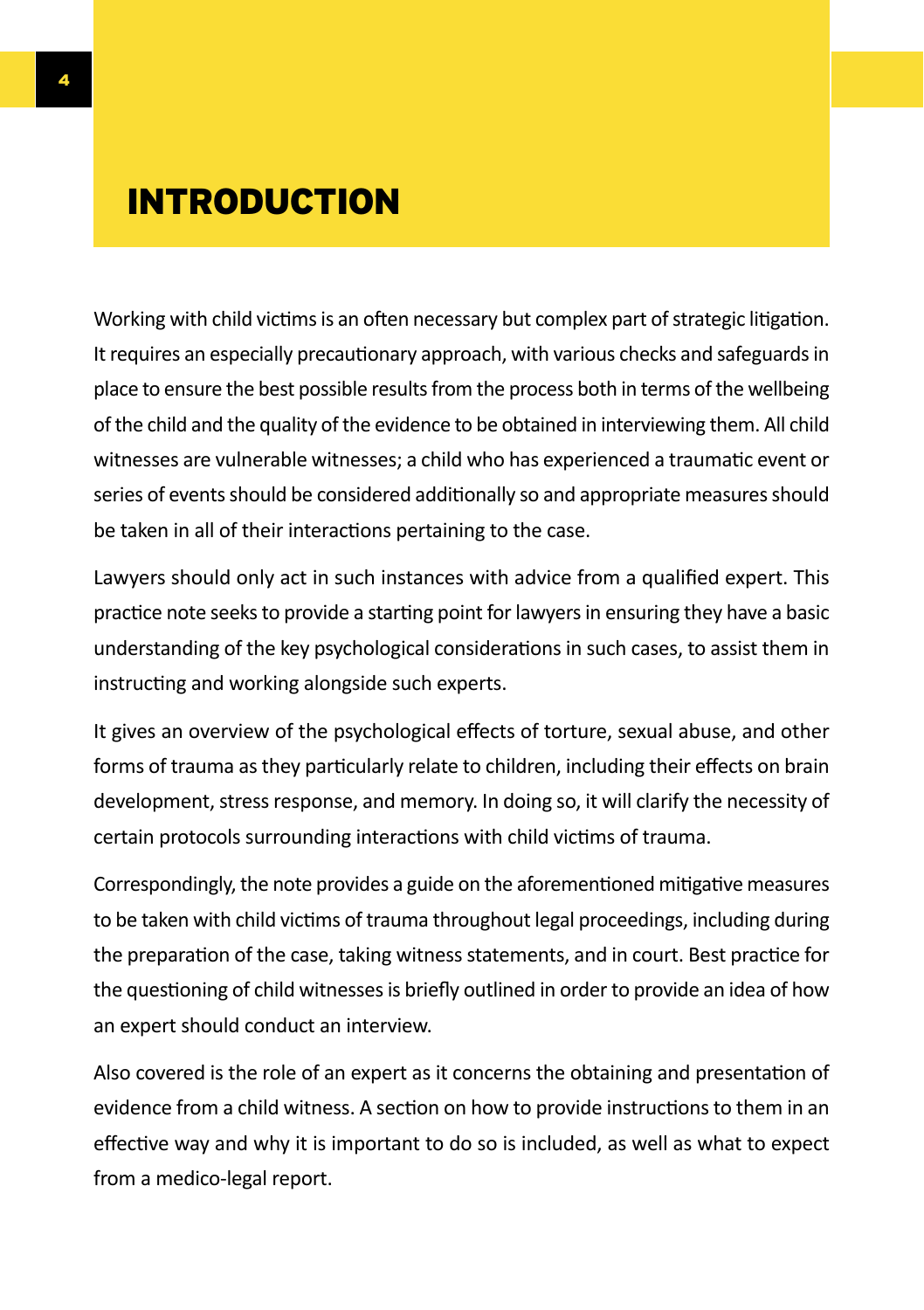## <span id="page-4-0"></span>TRAUMA IN CHILDHOOD

Childhood trauma, such as torture or sexual violence, has lifelong consequences. Adverse childhood experiences (ACEs) are traumatic events that include direct experiences of emotional, physical and sexual abuse, as well as neglect.

A 'one-off' experience of a traumatic event, such as being subjected to or witnessing an act of torture or sexual violence, in an otherwise stable and loving environment is usually less impactful in the long-term compared with prolonged exposure to multiple ACEs, termed *developmental trauma*. This can exert lasting negative effects on child development, as well as on future health and life opportunities.

#### **Trauma and Brain Development**

There are parts of our brain which relate to basic survival *('instinctive brain'*), emotions and attachment needs (*'emotional brain'*), as well as more highly evolved functions of the uniquely human brain (*'thinking brain'*). Brains evolve hierarchically, starting with the simplest life-support systems, before progressing to sensory pathways and then more complex skills. Brain pathways are strengthened through use, and those which do not get used do not develop as well. A traumatised childhood causes one's threat system to become overactive, provoking mental and physical health problems.

#### **The Human Stress Response**

The brain of a traumatised child is wired to expect danger and to be able to survive threats. Their 'emotional brain' is under-activated, making it more difficult to manage intense emotions. Their 'thinking brain' is also under-activated, so they may struggle with concentration, attention, and be more impulsive.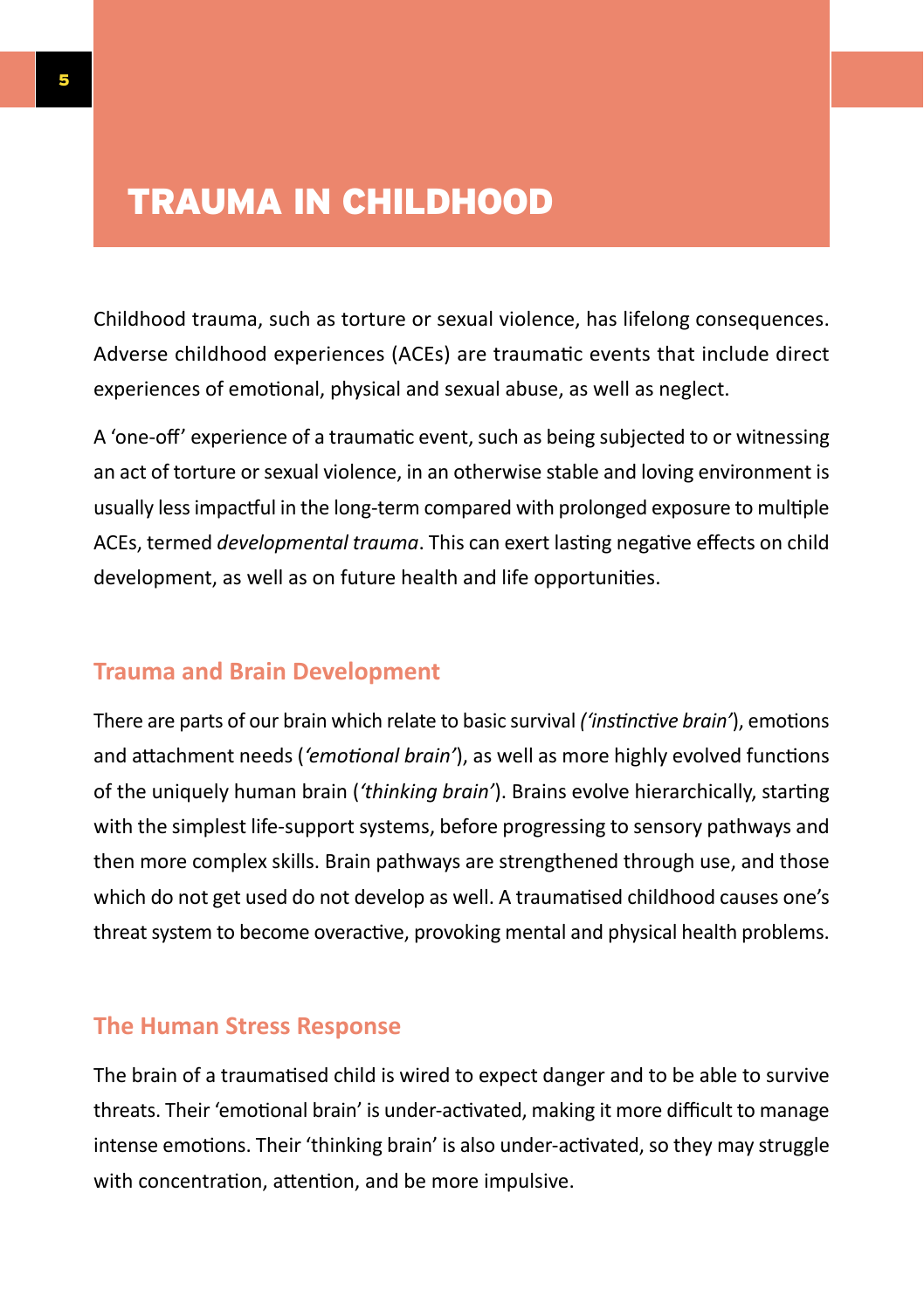The threat system, AKA the Defence Cascade,<sup>1</sup> is comprised of freeze, flight, fright, flag, and faint responses. Children under threat will cycle through these responses, instinctively selecting the reaction that most ensures survival. Traumatic experiences such as torture or sexual abuse are more likely to elicit a freeze response because the child is unable to run away or fight back. Freezing stops them even calling for help. There is no conscious selection or control over this response.

#### **Post-Traumatic Stress Disorder (PTSD)**

The World Health Organisation (WHO) defines PTSD as a syndrome that:

"may develop following exposure to an extremely threatening or horrific event or series of events. It is characterised by all of the following: 1) re-experiencing the traumatic event or events in the present in the form of vivid intrusive memories, flashbacks, or nightmares. Re-experiencing may occur via one or multiple sensory modalities and is typically accompanied by strong or overwhelming emotions, particularly fear or horror, and strong physical sensations; 2) avoidance of thoughts and memories of the event or events, or avoidance of activities, situations, or people reminiscent of the event(s); and 3) persistent perceptions of heightened current threat, for example as indicated by hypervigilance or an enhanced startle reaction to stimuli such as unexpected noises. The symptoms persist for at least several weeks and cause significant impairment in personal, family, social, educational, occupational or other important areas of functioning."2

The WHO also has a diagnostic category called Complex PTSD. This can develop following developmental trauma. Complex PTSD has all of the symptoms of PTSD, with the additional symptoms of victims having difficulties in regulating their emotions, feeling diminished, worthless, or defeated, and having problems forming and maintaining relationships.

<span id="page-5-0"></span>

<sup>1</sup> Schauer, M. and Elbert, T. (2010) 'Dissociation following traumatic stress: etiology and treatment', Journal of Psychology 218(2): 109–127.

<sup>2</sup> World Health Organisation, International Classification of Diseases Version 11 (2019): 6B40.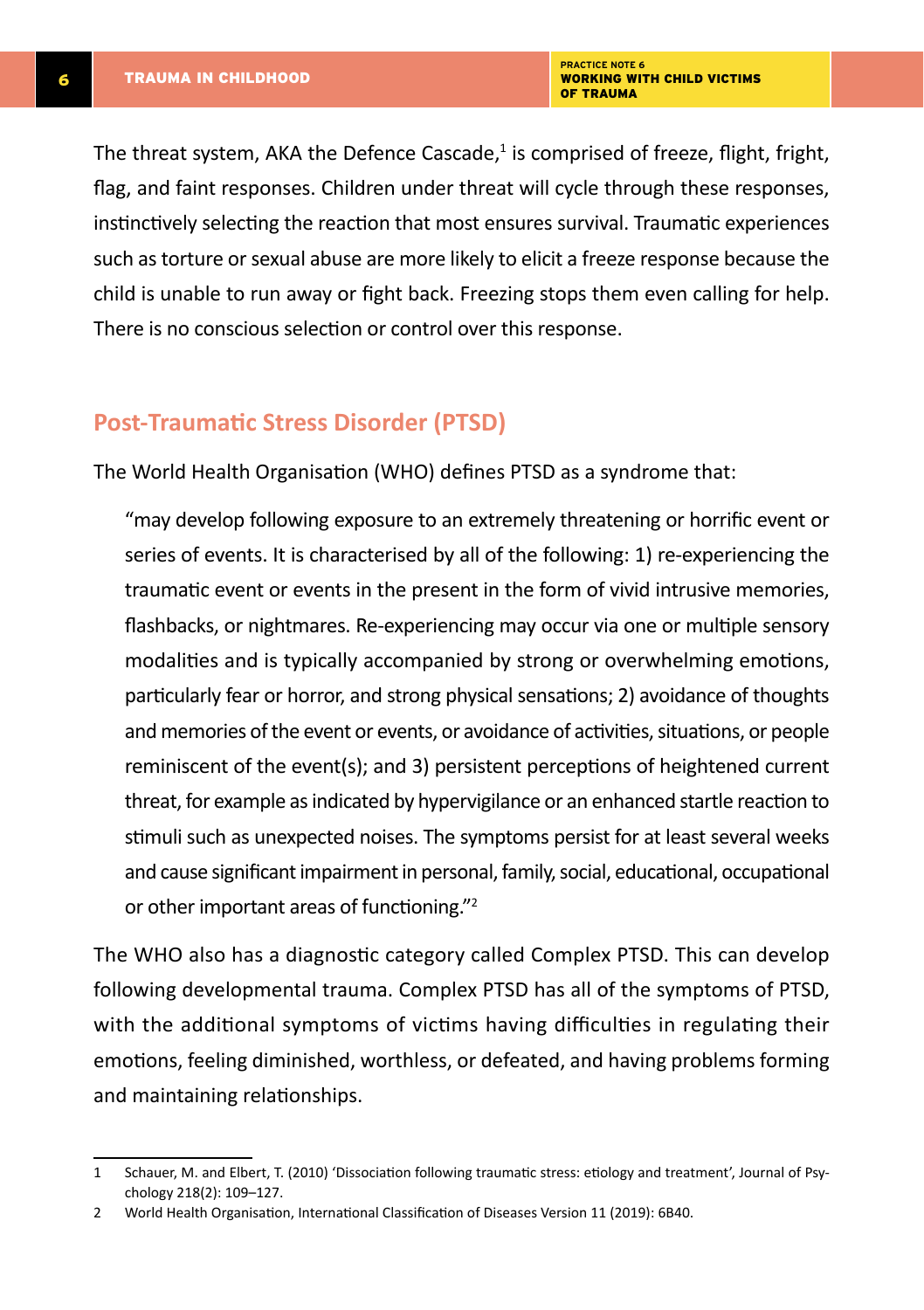<span id="page-6-0"></span>The risk of developing PTSD varies according to the type of trauma and vulnerabilities experienced. Reactions are influenced by age and experience. Children who experience sexual abuse have the highest risk: 30-70% will develop PTSD.<sup>3</sup>

PTSD can be considered as being a memory disorder. People recall traumatic events in a manner that feels current rather than in the past, like most memories. The memories are sensory (i.e. they are seen, heard or felt and are difficult to put into words). These memories trigger the threat system, so efforts are made to avoid recalling them.

#### **The Impact of Trauma on Memory**

Memory is not an accurate recording of events and is prone to change over time. Details that are extraneous to survival at the time of a traumatic event are more prone to change.4 Memories of traumatic events contain gaps and inaccuracies.

Traumatic events are represented differently in people with PTSD compared with those without PTSD.<sup>5</sup> PTSD memories are hard to describe verbally. Trauma memories are more vague, jumbled, and contain gaps and inconsistencies. People with PTSD are much more likely to avoid disclosure of memories, and if they do disclose the account is more likely to lack detail.

The implications in justice settings include:

- Victims literally cannot describe what happened;
- Fragmented accounts which jump around in time and place;
- Memories lack contextual details;
- Avoidance of details leading people to appear deceptive;

<sup>3</sup> Lewis, S. J., Arseneault, L., Caspi, A., Fisher, H. L., Matthews, T., Moffitt, T. E., et al. (2019) 'The epidemiology of trauma and post-traumatic stress disorder in a representative cohort of young people in England and Wales' *The Lancet Psychiatry*, 6(3): 247-256; McLaughlin, K. A., Koenen, K. C., Hill, E. D., Petukhova, M., Sampson, N. A., Zaslavsky, A. M., & Kessler, R. C. (2013) 'Trauma exposure and posttraumatic stress disorder in a national sample of adolescents', *Journal of the American Academy of Child & Adolescent Psychiatry* 52(8): 815-830.

<sup>4</sup> Herlihy, J., Scragg, P., Turner, S. (2002) 'Discrepancies in autobiographical memories – implications for the assessment of asylum seekers: repeated interviews study' *British Medical Journal:* 324-327.

<sup>5</sup> Brewin, C. R., Gregory, J. D., Lipton, M., & Burgess, N. (2010) 'Intrusive images in psychological disorders: characteristics, neural mechanisms, and treatment implications *Psychological review* 117(1): 210.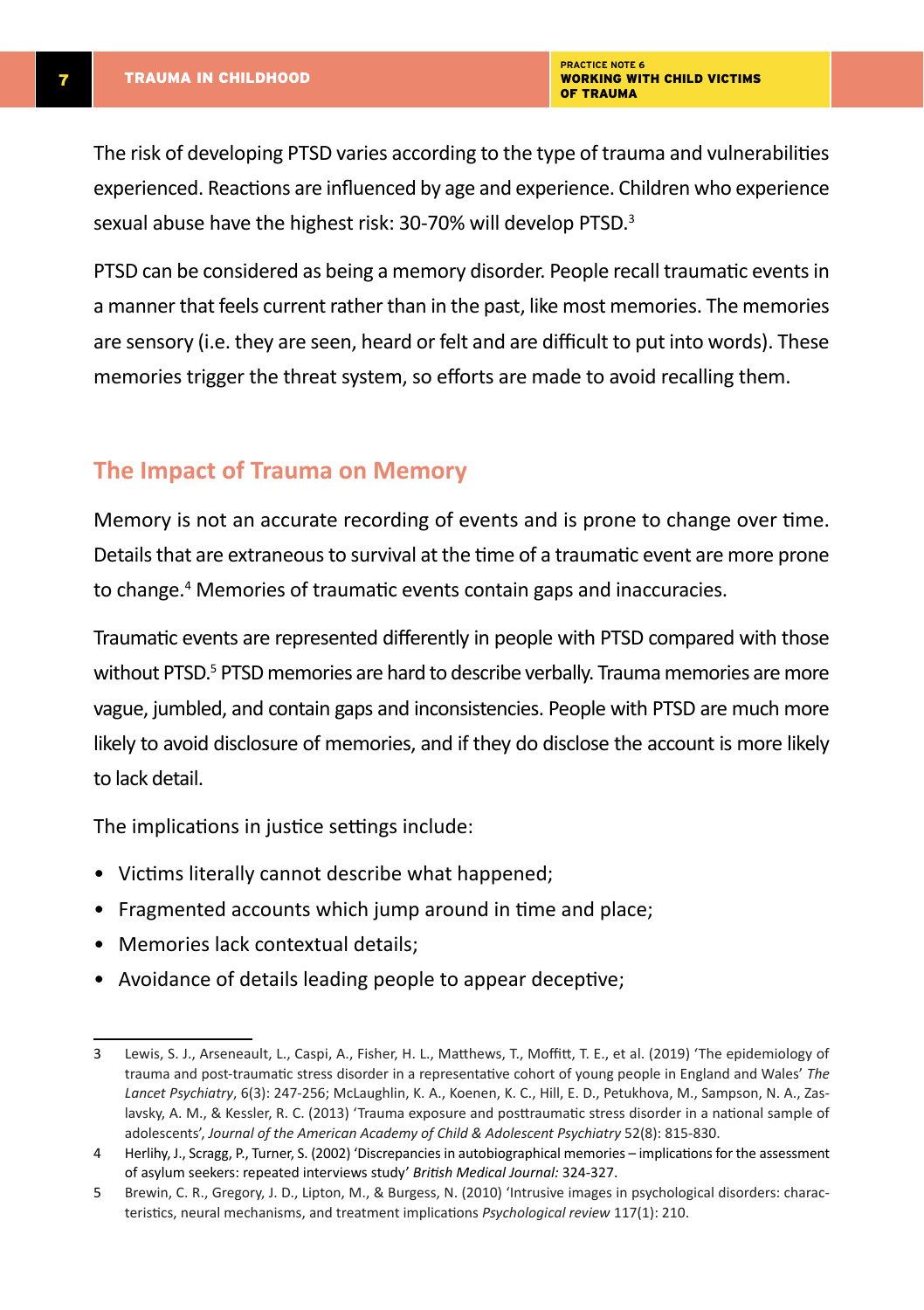- Repeated contact and interviews not adjusted to children's needs increases risk of re-traumatisation;
- Numb, zoned out appearance leading judges to believe that children are unaffected, don't care or are lying.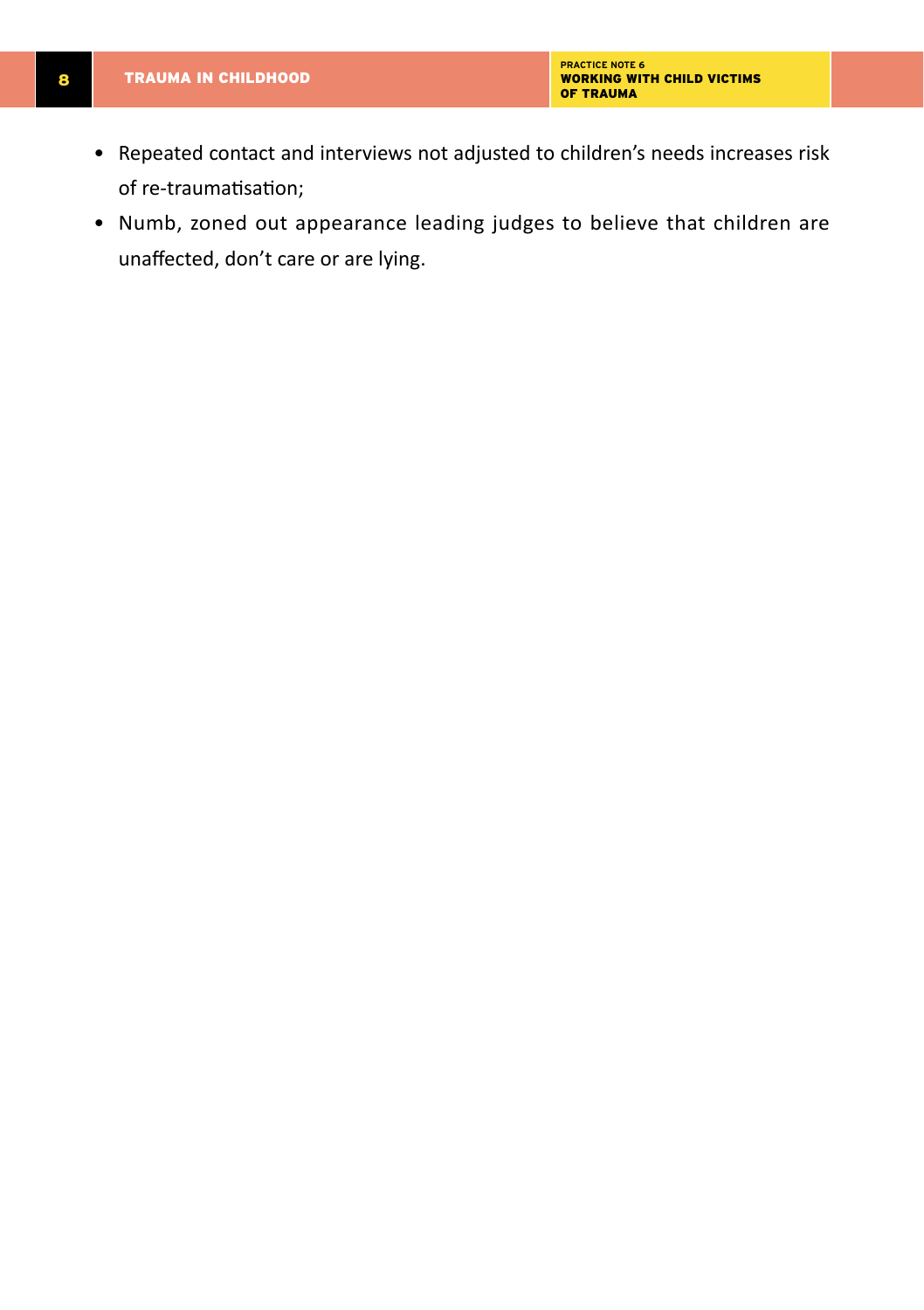## <span id="page-8-0"></span>TAKING WITNESS STATEMENTS FROM CHILD VICTIMS OF TRAUMA

### **Children as Vulnerable Witnesses**

All children are considered to be vulnerable witnesses. In the context of sexual abuse, children and adolescents who have experienced sexual behaviours from an adult are considered to have been forced or tricked, never consenting. This includes direct sexual contact and non-contact abuse where the child has not been physically touched by the abuser.

The term *'re-traumatising'* refers to causing or worsening psychological injury rather than only being painful at the time of recall. Re-traumatised witnesses provide poor quality, inaccurate evidence. Whilst describing traumatic events in a justice setting can be emotionally painful, it need not be psychologically harmful and can be beneficial if the recommendations below are adhered to. Victims that are enabled to bear witness and are believed can be healed by that process.

The manner in which the child is asked to recall the events should not mimic the conditions in which the event initially occurred. This is achieved by giving the child more control, being non-threatening, and preparing the child for what is to come.

Court conditions can be unpredictable and intimidating for adults, and even more so for children. A large-scale UK study found that approximately 65% of children giving evidence in court experienced problems of comprehension.6 Questions can be unpredictable, children may be accused of lying and the question style can be hostile, all in relation to a traumatic event around which they may feel shame in the formal 'adult world' of the courtroom.

<sup>6</sup> Plotnikoff, J. & Woolfson, R. (2009) 'Measuring up? Evaluating implementation of Government commitments to young witnesses in criminal proceedings', available at: [https://www.nspcc.org.uk/globalassets/documents/rese](https://www.nspcc.org.uk/globalassets/documents/research-reports/measuring-up-report.pdf)[arch-reports/measuring-up-report.pdf](https://www.nspcc.org.uk/globalassets/documents/research-reports/measuring-up-report.pdf)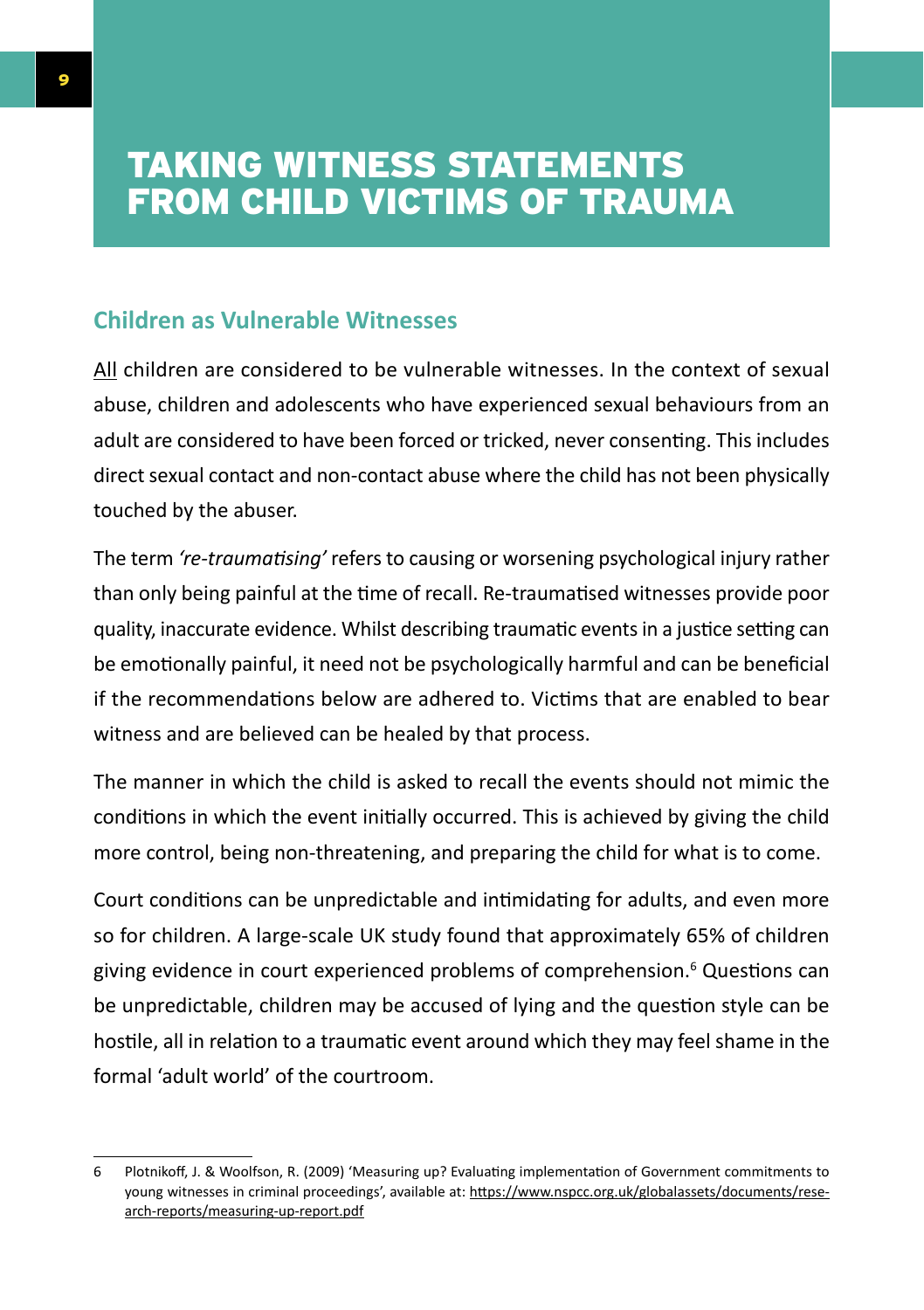### <span id="page-9-0"></span>**Safeguards During Legal Proceedings to Achieve Best Evidence and Mitigate Harm**

The following section draws upon Plotnikoff & Woolfson (2009)7 and Achieving Best Evidence in Criminal Proceedings, UK Ministry of Justice (2011).8

Throughout the process of legal proceedings the child should have access to a specially trained child advocate who can help the child's voice, needs, views and wishes be heard.

When preparing a case:

- It is critical that children are supported to provide properly informed consent for giving evidence. For younger children this can involve consultation with their caregivers.
- Judges, legal representatives and any interpreters from both sides should meet with the child and their advocate beforehand to brief them on the process.
- The child should be familiarised with the hearing room or video conference site.
- There should be a clear explanation of the 'rules' of communication in court.
- There should be a pre-agreed plan around how to identify and manage what to do if the child stops being able to meaningfully engage with the process due to issues with concentration, attention and/or flashbacks.
- The names of body parts and sexual terms should be rehearsed in front of judges and lawyers.
- Where intimate touching is reported, the child should never be asked to point to their own body. A drawing (body map) should be used.

In court:

• Measures that should be considered include the child being able to stand behind a screen to give evidence; the child giving evidence via live video link; the child

<sup>7</sup> Plotnikoff, J. & Woolfson, R. (2009) 'Measuring up? Evaluating implementation of Government commitments to young witnesses in criminal proceedings', available at: [https://www.nspcc.org.uk/globalassets/documents/rese](https://www.nspcc.org.uk/globalassets/documents/research-reports/measuring-up-report.pdf)[arch-reports/measuring-up-report.pdf](https://www.nspcc.org.uk/globalassets/documents/research-reports/measuring-up-report.pdf)

<sup>8</sup> UK Government Ministry of Justice. (2011) 'Achieving Best Evidence in Criminal Proceedings', available at: [https://](https://www.cps.gov.uk/sites/default/files/documents/legal_guidance/best_evidence_in_criminal_proceedings.pdf) [www.cps.gov.uk/sites/default/files/documents/legal\\_guidance/best\\_evidence\\_in\\_criminal\\_proceedings.pdf](https://www.cps.gov.uk/sites/default/files/documents/legal_guidance/best_evidence_in_criminal_proceedings.pdf)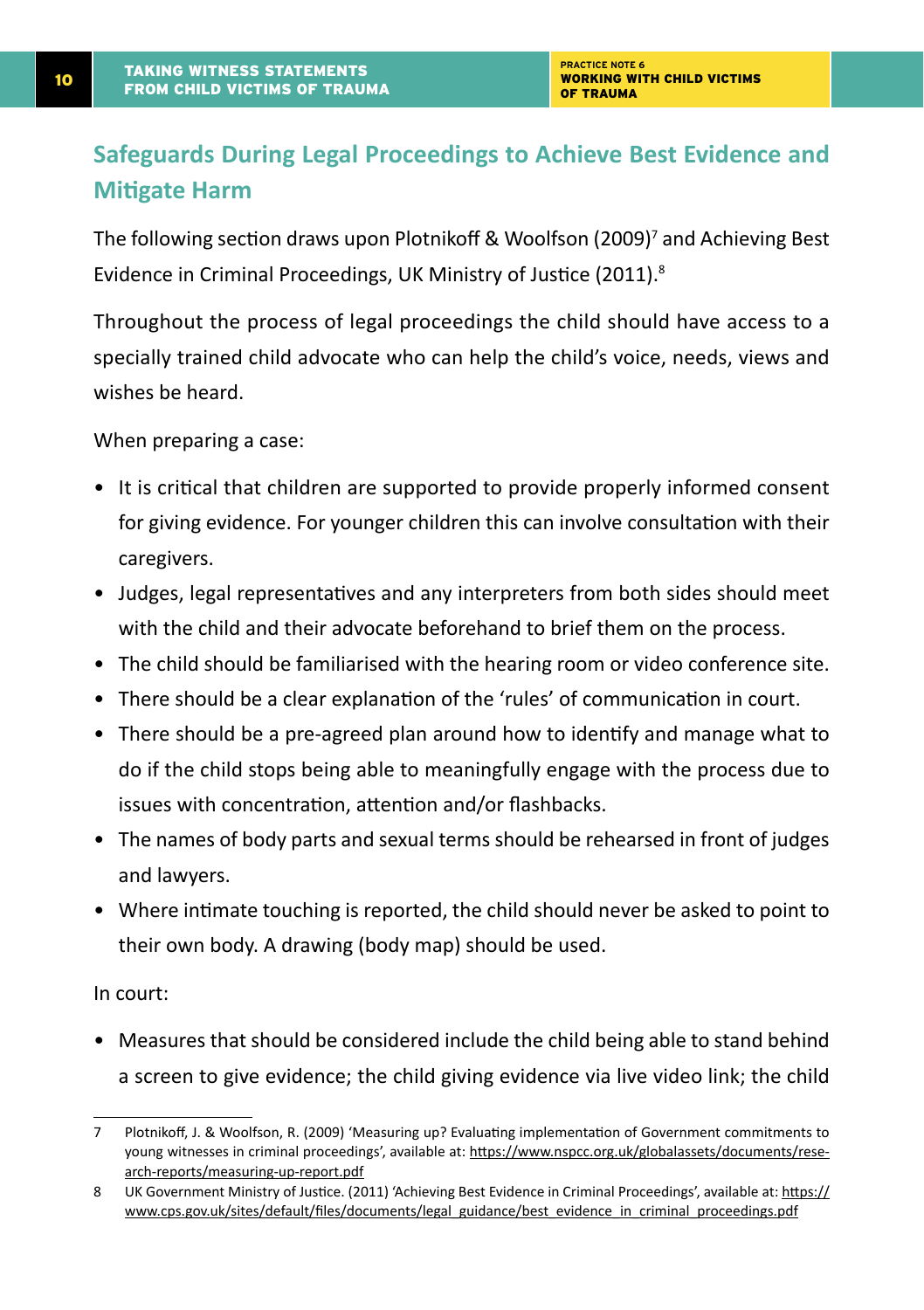<span id="page-10-0"></span>giving evidence in private; public and press excluded from court; the removal of formal dress such as wigs and gowns; the use of a specially trained intermediary; communication aids; and providing a pre-recorded video interview as their evidence-in chief.

- Being cross-examined on pre-recorded video evidence is preferable to a child having to repeat their whole account.
- Children should have the opportunity to review their previously recorded evidence and have as much prior warning as possible about questions that will be posed.

#### **Sexual violence by peacekeepers in Haiti**

**Facts.** In July 2011, five marines from Uruguay stationed in Port Salut (Haiti) who were part of the United Nations Stabilization Mission in Haiti (MINUSTAH), sexually assaulted a local teenage boy. The victim was abducted on his way home from a football match and taken to the barracks of MINUSTAH, where he was beaten and gang raped. The assault was recorded on a mobile phone by the peacekeepers, and the footage was leaked a month later, resulting in massive protest, in and outside Haiti. The victim and his mother reported the crime to the Haitian police.

**Action for justice.** Several investigations were opened by the UN Mission in Haiti, the Uruguayan Defence Ministry, and the Haitian authorities. In September 2011, the five peacekeepers were charged by a military court with "crimes of disobedience and omissions in the services" and were required to serve pre-trial detention. However, they were released in December 2011, and the result of the proceedings is unclear.

A criminal investigation was also initiated. In May 2012, the victim travelled to Uruguay to testify against the five peacekeepers. He was required to complete medical exams upon arrival in Uruguay. During his testimony, the victim was required to identify his abusers from a line-up of fourteen uniformed men. The victim faced multiple obstacles during the proceedings, including the fact that the court-appointed translator could not speak Haitian Creole fluently. Additionally, the quality of his appointed lawyer was called into question.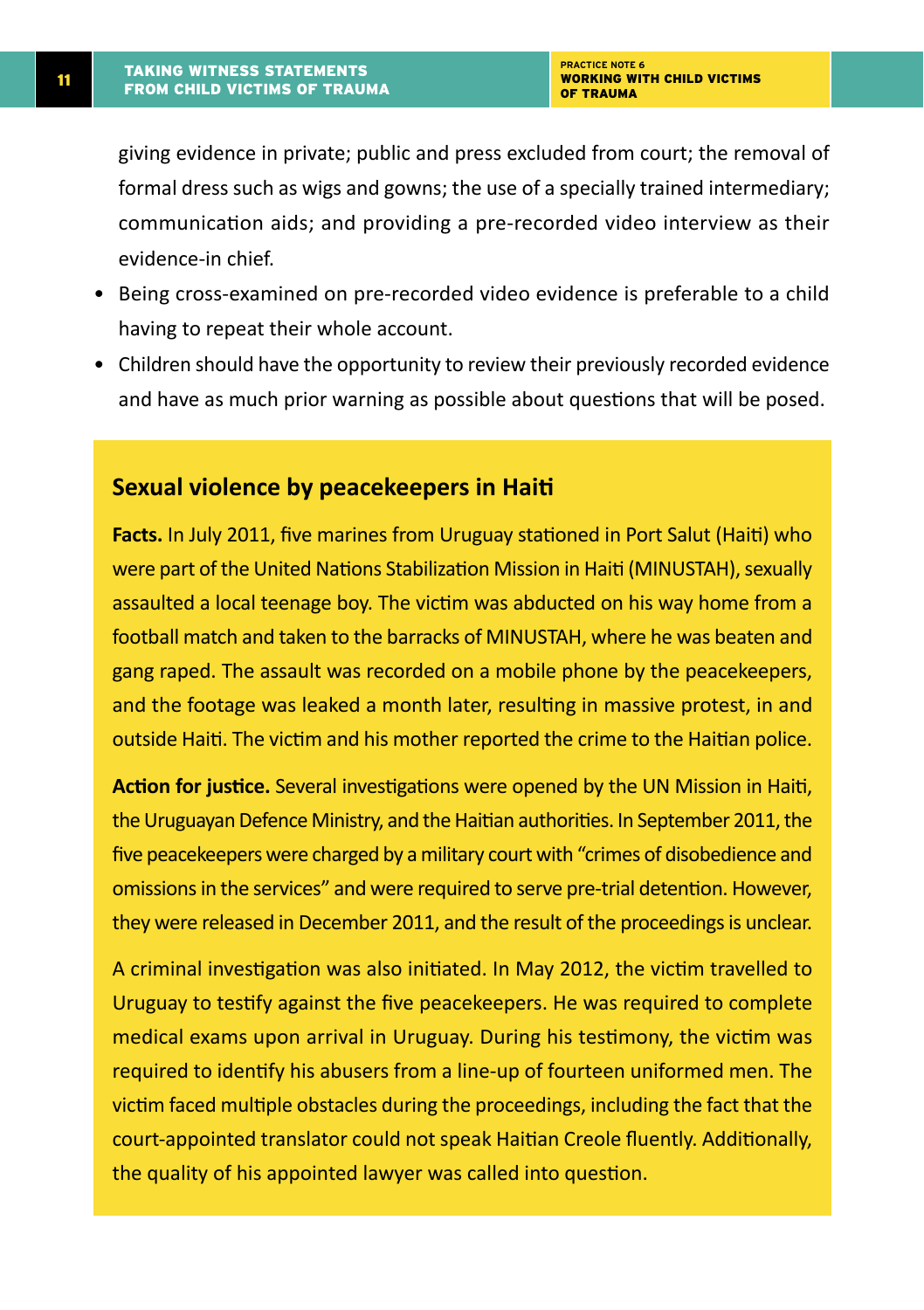<span id="page-11-0"></span>**Status of the case.** In 2013, four of the five peacekeepers were convicted of "private violence" charges as opposed to sexual assault or rape. They were sentenced to two years in prison, but the sentences were suspended and they did not spend time in jail. After the conviction, the lawyer of the defendants claimed the victim had lied and requested an appeal and an investigation against the victim. The outcome of the appeal is unknown.

*See REDRESS and CRIN, [Litigating Peacekeeper Child Sexual Abuse \(2019\)](https://redress.org/publication/litigating-peacekeeper-child-sexual-abuse/)*

### **Questioning Children and Taking Witness Statements: The Barnahus Model**

The Barnahus (or *'Child House'*) Model was first developed in Iceland in 1998 and is considered to be international best practice. It encapsulates a holistic approach, addressing both justice and welfare, for children who have experienced sexual abuse.

In practice this means:

- A home-like setting with all services (medical, psychological, advocacy, police/ justice and social care) delivered under one roof.
- Helping victims disclose abuse through exploratory interviewing, conducted by child psychologists.
- Use the least possible number of interviews conducted by child-expert staff.
- Improved evidence through the reduced need for children to testify in court.
- Guaranteed and rapid access to therapy for abused children.

The Icelandic use of Barnahus trebled the number of perpetrators charged and doubled the number of convictions.<sup>9</sup>

<sup>9</sup> UK Government Children's Commissioner (2016) 'Barnahus: Improving the response to child sexual abuse in England', available at: [https://www.childrenscommissioner.gov.uk/publication/barnahus-improving-the-response-to-child-se](https://www.childrenscommissioner.gov.uk/publication/barnahus-improving-the-response-to-child-sexual-abuse-in-england/)[xual-abuse-in-england/](https://www.childrenscommissioner.gov.uk/publication/barnahus-improving-the-response-to-child-sexual-abuse-in-england/)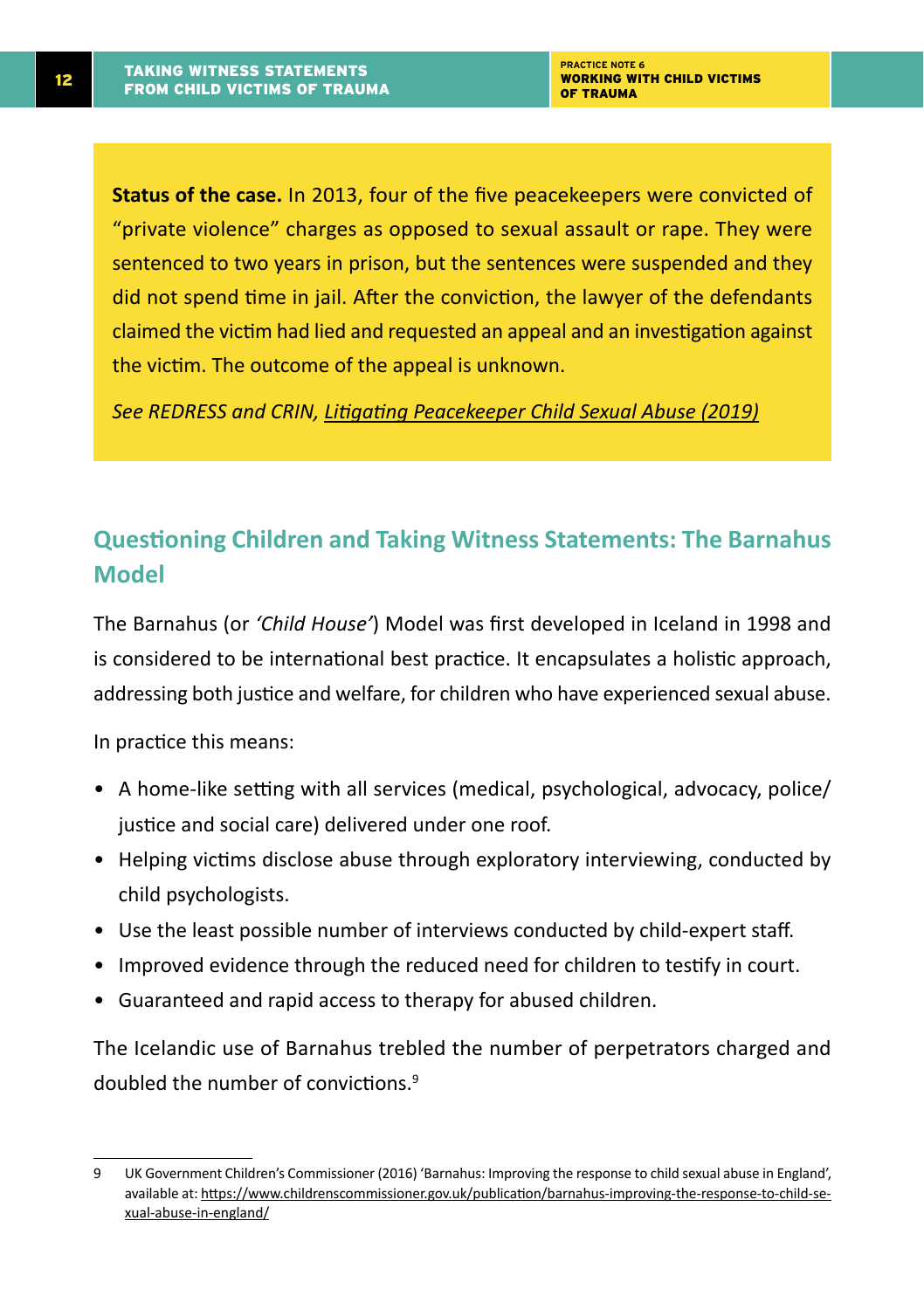Conducting a meaningful interview with a child requires planning and preparation with the child's existing support network. The most common and critical error is to assume that children use, process and understand language in the same way as adults. In the Barnahus Model, the psychologist undertakes a 'pre-interview assessment' to build rapport with the child; socialise them to the 'rules' of communication; assess their developmental capacities and communication needs, and allow them to practise talking freely about a neutral topic. This means that the interview can be suitably adapted.

This diagram demonstrates the principles of questioning when taking a witness statement from a child (diagram provided by Sam Tarling Consultancy Ltd). The evidential value is highest when open questions are used, and lowest when leading questions are used:



From Specialist Child Witness Interview Course, December 2018, Sam Tarling Consultancy Ltd.

The interviewer should be curious and non-expert in relation to the child's experience, to demonstrate that the child themselves is 'the expert' on what happened.

Good practice also means that the interviewer should:

- Use simple, common words and phrases.
- Repeat names and phrases often, 'what did Jim say?' (not 'what did he say?'); use of the child's own name with younger children can help keep focus.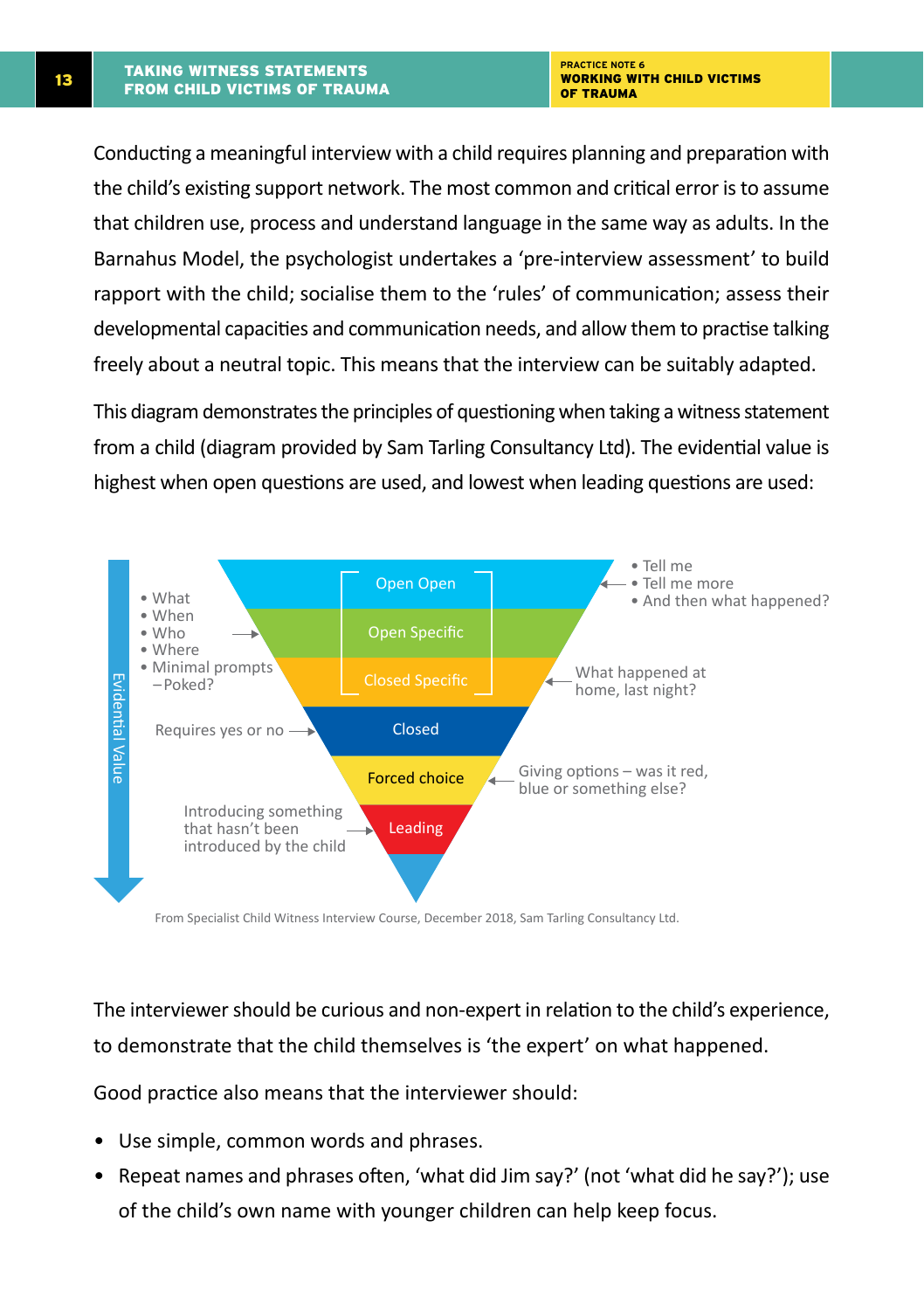- <span id="page-13-0"></span>• Ask one short question (one idea) at a time.
- Follow a structured approach, signpost the child, 'Now I'm going to ask you about X'.
- Speak slowly and give children time to answer; younger children (5-7 year-olds) need nearly twice as long as adults.
- Check directly on the child's understanding. Problem words include before/after; in front of/below/ahead of/behind; always/never; different/same; and more/less.
- Find ways to clarify meaning and reduce inconsistencies, for example, 'tell me more about that' and 'what do you mean when you say…'

For the avoidance of doubt, these are guiding principles to be borne in mind by lawyers when instructing and working with experts in interviewing vulnerable child witnesses. They do not take the place of formal specialist training.

### **Criminal investigation in France for sexual violence against children in CAR**

**Facts.** Allegations of sexual abuse against children in internal displacement camps by members of a French military contingent in CAR. From 2013-2016 the French military contingent had been sent to CAR to support the efforts of the African Union to prevent religious cleansing and potential genocide in the country.

**Action for justice.** In July 2014, the Paris Prosecutor's office opened a preliminary criminal investigation. In May 2015 a formal investigation was initiated and a panel of three judges appointed. French investigators were sent to CAR in 2015 and 2016 to question approximately 41 potential child victims. Issues of reliability arose with some of the claims in the testimonies gathered by the investigators in CAR.

There were multiple doubts about the quality of the investigations. Some children were interviewed many times, including shortly after the abuse, while others were only interviewed almost two years after the events. The children involved did not receive any adequate medical care, which could potentially have helped prove the sexual abuse in the absence of other evidence. Additionally, the victims did not receive other forms of support to deal with trauma.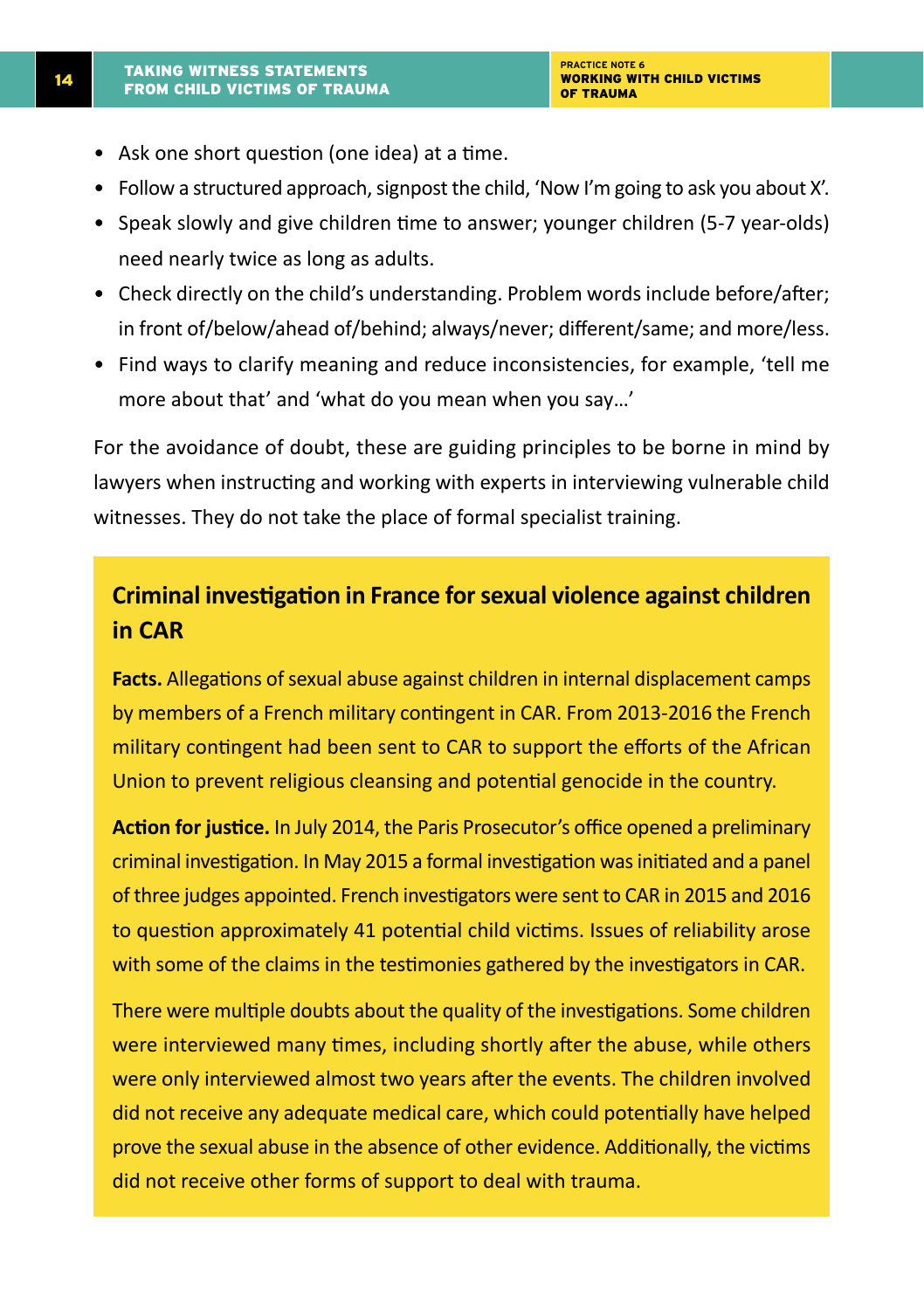Some of the investigations were reportedly conducted without the presence of specialists in crimes involving minors, including mental health professionals. A specialist in interviewing children was only included in one of the French investigative missions. As a result, too little regard was given to the young age of, and the trauma suffered by, the victims.

**Status of the case.** In March 2017, the prosecutors recommended that no charges be issued in the case due to the inability to "materially corroborate" the allegations. Some of the civil parties representing the child victims have appealed this decision and the case is pending before the Court of Cassation.

*See REDRESS and CRIN, [Litigating Peacekeeper Child Sexual Abuse \(2019\)](https://redress.org/publication/litigating-peacekeeper-child-sexual-abuse/)*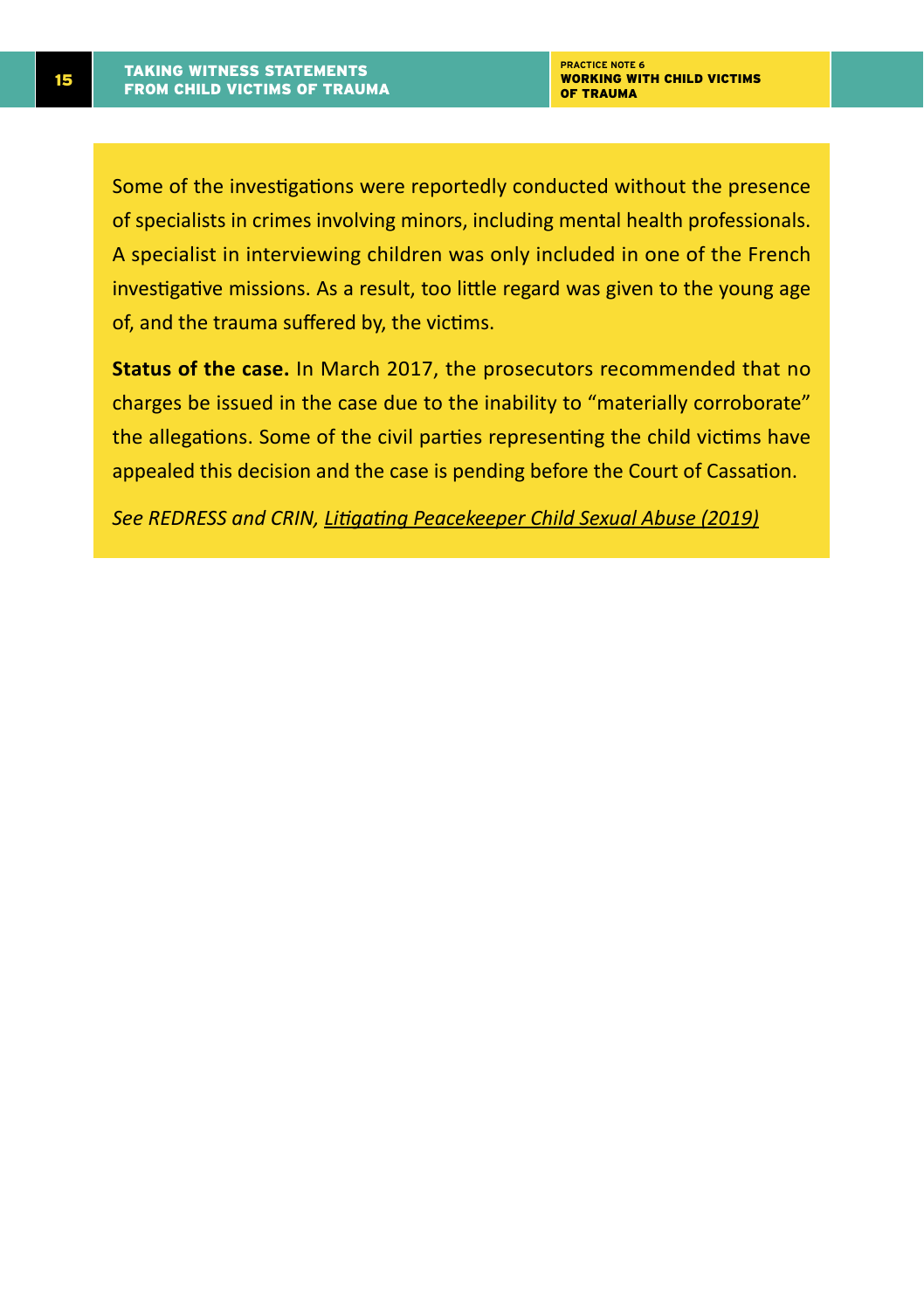## <span id="page-15-0"></span>MEDICO-LEGAL REPORTS

#### **The Role of the Expert**

A medico-legal report is a report written by an expert in the role of an expert witness in a legal case. Their specific expertise means that others can have confidence that their opinion is informed and reliable and is likely to be outside the experience and knowledge of the judge or jury. The expert's role is to assist the court, not only the defence or prosecution. Their evidence should be independent and uninfluenced by the pressures of either side or act as an advocate for the witness. The expert advises but the court decides.

An opinion on mental health can be requested from a clinical psychologist or a psychiatrist. In most countries, clinical psychologists have had a core training in psychological development and mental health across the lifespan, and can diagnose, as well as comment on severity and cause of presenting difficulties. Some are more familiar with diagnosis than others. They are more likely to be an expert in mental health problems where medication is not the main approach such as PTSD and can also comment on other aspects such as memory and recall. Psychiatrists have had core medical training, are familiar with diagnoses, and can comment on medication.

Expert witnesses have a primary obligation to assist the court on matters falling within their expertise. To do this, they need to understand the reasoning for the instructions they were given. Expert witnesses should consider alternative possibilities, draw on evidence from a range of sources, state when they are unsure and comment on the possibility of malingering. The expert should provide specific details of why an opinion was reached and work with the instructor if clarification or expansion is required.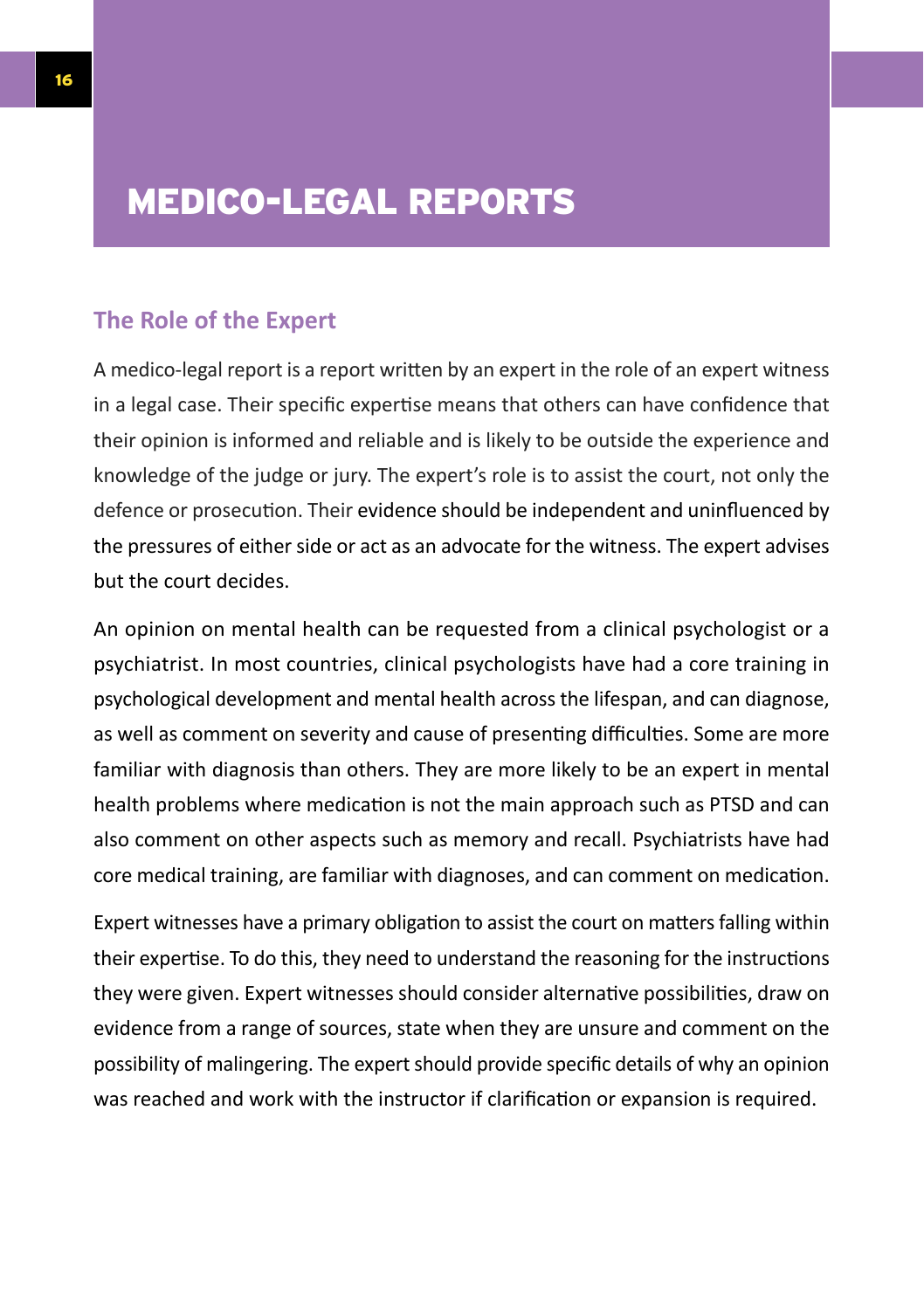#### <span id="page-16-0"></span>**Providing Instructions to an Expert Witness**

The person providing instructions to the expert witness should be clear about report deadlines, court hearing dates, and costs, and provide clear written instructions and communicate the legal reasons for these. The instructor should establish what the expert can and cannot comment on. Some questions may not be answered if these are outside the expert's expertise.

Areas where an expert may be asked to give their opinion include:

- The impact of trauma on memory.
- Whether the client has capacity to make decisions.
- The presence, severity and impact of PTSD on the client's life.

#### **Undertaking a Mental Health Assessment of a Child**

A clinical psychologist expert's mental health assessment of a child will draw on a range of sources, which may include:

- Assessment of the child's cognitive functioning using a standard test battery, as well as disorder-specific measures (e.g. for PTSD);
- Direct interviews with the child's caregivers and/or school/nursery, including a detailed history of the child's early development;
- Collateral information such as school and medical records;
- Structured or unstructured observation of the child at home or school.

Children may be unwilling to speak about their experiences of abuse – out of loyalty, fear of the consequences and/or shame. Observations of play can therefore sometimes allow access to memories and experiences that the child is unwilling or unable to put into words.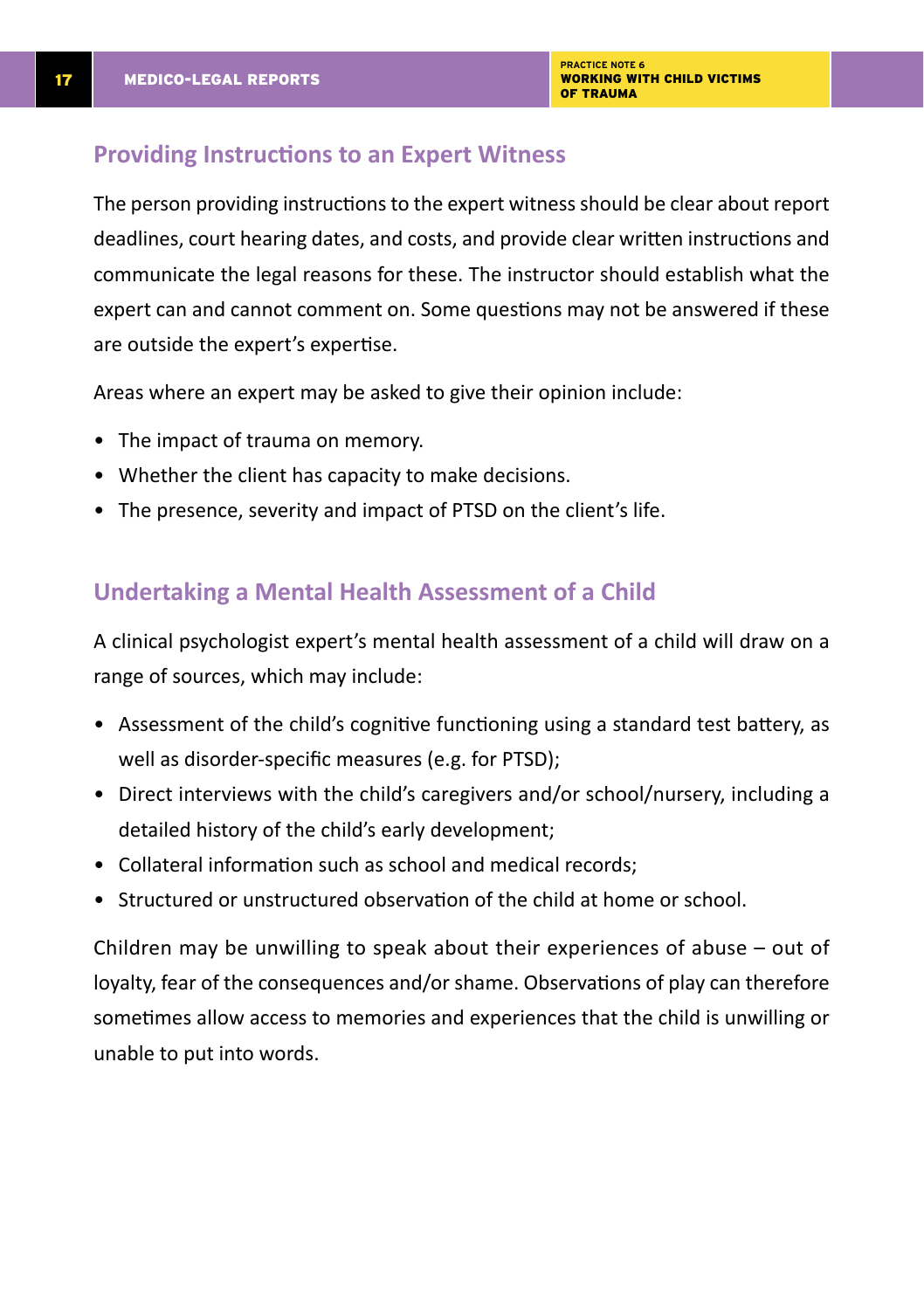#### <span id="page-17-0"></span>**The Structure of the Medico-Legal Report**

The report should contain information on the expert's qualifications and experience; the information accessed and reviewed; any tests or interviews relied upon; answers to the questions in the instructions; and reasons for any opinion expressed, including setting out clearly the kinds of factors that support or undermine the opinion.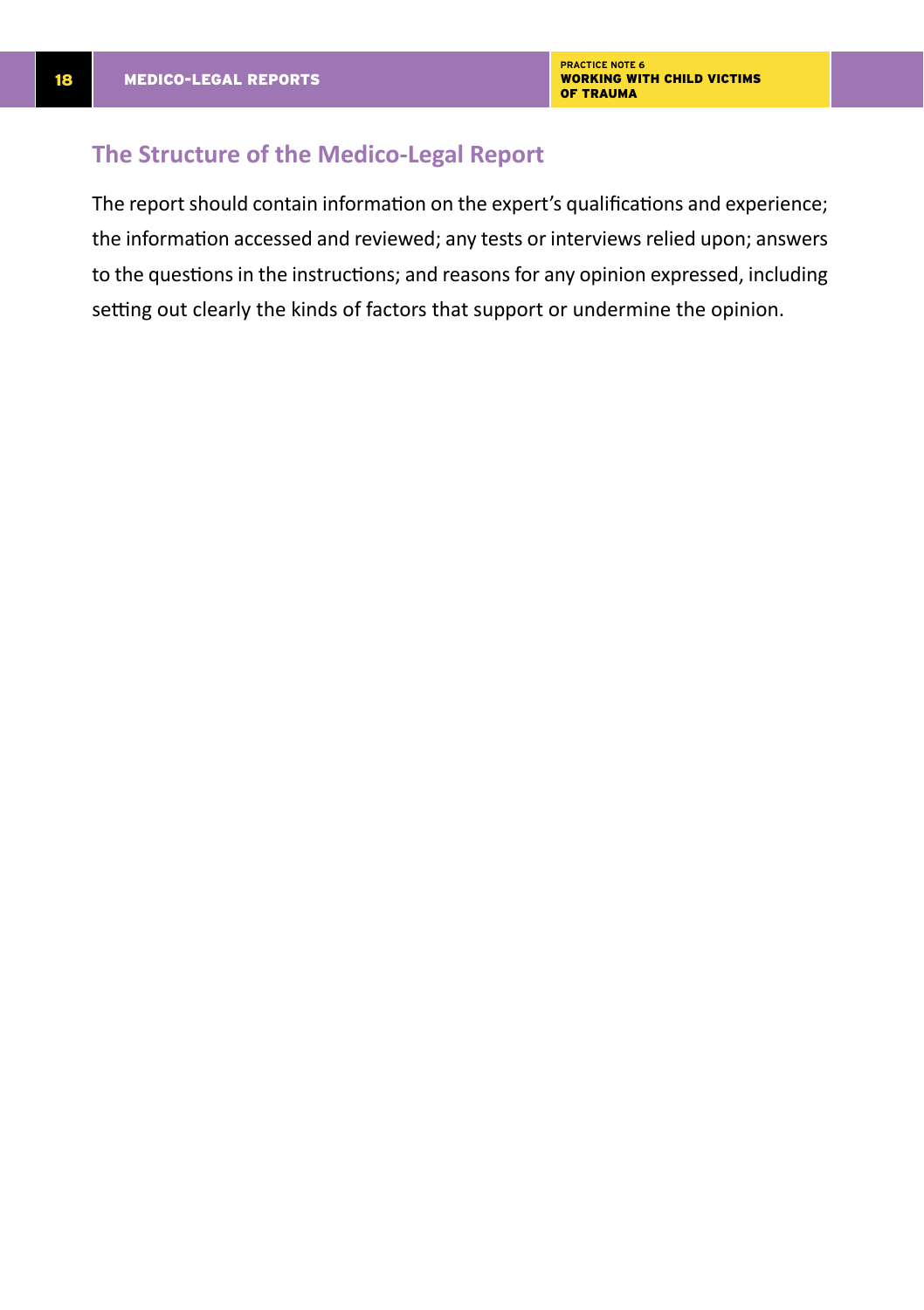## <span id="page-18-0"></span>FURTHER READING

UK Government Children's Commissioner (2016) 'Barnahus: Improving the response to child sexual abuse in England', available at: [https://www.childrenscommissioner.gov.](https://www.childrenscommissioner.gov.uk/publication/barnahus-improving-the-response-to-child-sexual-abuse-in-england/) [uk/publication/barnahus-improving-the-response-to-child-sexual-abuse-in-england/](https://www.childrenscommissioner.gov.uk/publication/barnahus-improving-the-response-to-child-sexual-abuse-in-england/)

Plotnikoff, J. & Woolfson, R. (2009) 'Measuring up? Evaluating implementation of Government commitments to young witnesses in criminal proceedings', available at: [https://www.nspcc.org.uk/globalassets/documents/research-reports/measuring-up](https://www.nspcc.org.uk/globalassets/documents/research-reports/measuring-up-report.pdf)[report.pdf](https://www.nspcc.org.uk/globalassets/documents/research-reports/measuring-up-report.pdf)

REDRESS and CRIN, Litigating Peacekeeper Child Sexual Abuse, 2019, available at [https://redress.org/wp-content/uploads/2020/01/LitigatingPeacekeeperChildSexual](https://redress.org/wp-content/uploads/2020/01/LitigatingPeacekeeperChildSexualAbuseReport.pdf) [AbuseReport.pdf](https://redress.org/wp-content/uploads/2020/01/LitigatingPeacekeeperChildSexualAbuseReport.pdf)